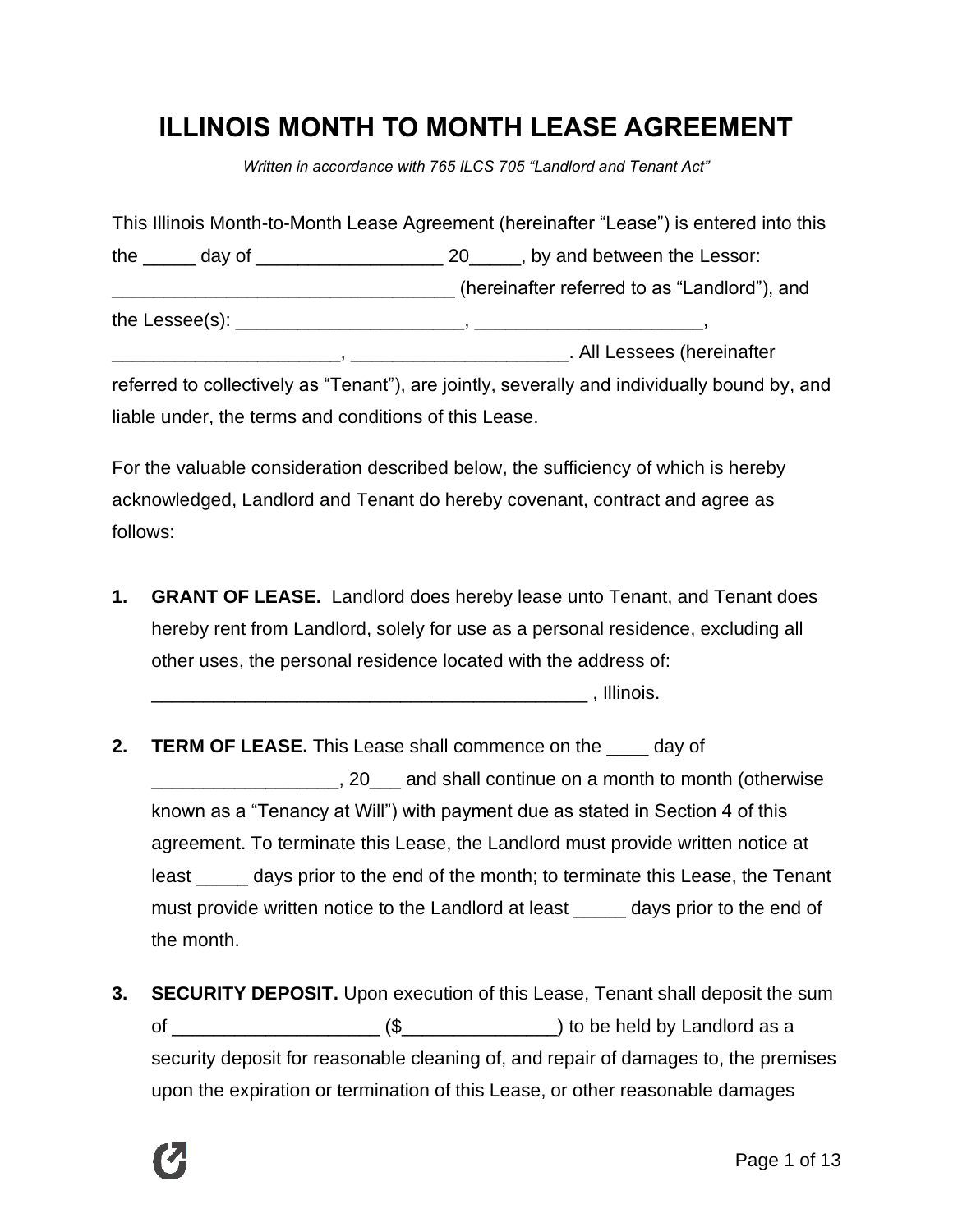resulting from a default by Tenant. Tenant shall be liable to Landlord for all damages to the leased premises upon the termination of this Lease, ordinary wear and tear excepted. Tenant may not apply the security deposit to any rent due under this Lease. If Landlord sells or assigns the leased premises, Landlord shall have the right to transfer Tenant's security deposit to the new owner or assignee to hold under this Lease, and upon so doing Landlord shall be released from all liability to Tenant for return of said security deposit.

**4. RENT PAYMENTS.** Tenant agrees to pay unto the Landlord during the term of this Illinois Lease total rent in the sum of \_\_\_\_\_\_\_\_\_\_\_\_\_\_\_\_\_\_\_\_\_\_\_\_**(\$\_\_\_\_\_\_\_\_\_)**. Rental payments are to be made in equal monthly installments of **( )**, said installment for each month being due and payable on or before the 1st day of the month, unless otherwise specified. The Tenant has days to pay rent in full after receiving notice.

Move-in Fee: A Move-in Fee of (**\$\_\_\_\_**) is due on the first day of the lease.

Tenant agrees to pay rent in lawful U.S. money. Rent will be paid through \_\_\_\_\_\_\_\_\_\_\_\_\_\_\_\_\_\_\_\_\_\_\_\_\_\_\_ beginning \_\_\_\_\_\_\_\_\_\_\_\_\_\_\_\_\_\_\_\_\_\_\_\_\_\_\_\_.

All notices from Tenant to Landlord under this shall be delivered to the address:

\_\_\_\_\_\_\_\_\_\_\_\_\_\_\_\_\_\_\_\_\_\_\_\_\_\_\_\_\_\_\_\_\_\_\_\_\_\_\_\_\_\_\_\_\_\_\_\_\_\_\_\_\_\_\_\_\_\_\_\_\_\_\_\_

Tenant agrees that rent monies will not be considered paid until Landlord or Landlord's agent receives the rent monies, either by mail or by delivery to the above address. Tenant placing rent monies in the mail is not sufficient for rent to be considered paid, and rent will be considered unpaid until actual receipt thereof.

If there are multiple Tenants signed to this Lease, all such Tenants are jointly, severally and individually bound by, and liable under, the terms and conditions of this Lease. A judgment entered against one Tenant shall be no bar to an action against other Tenants.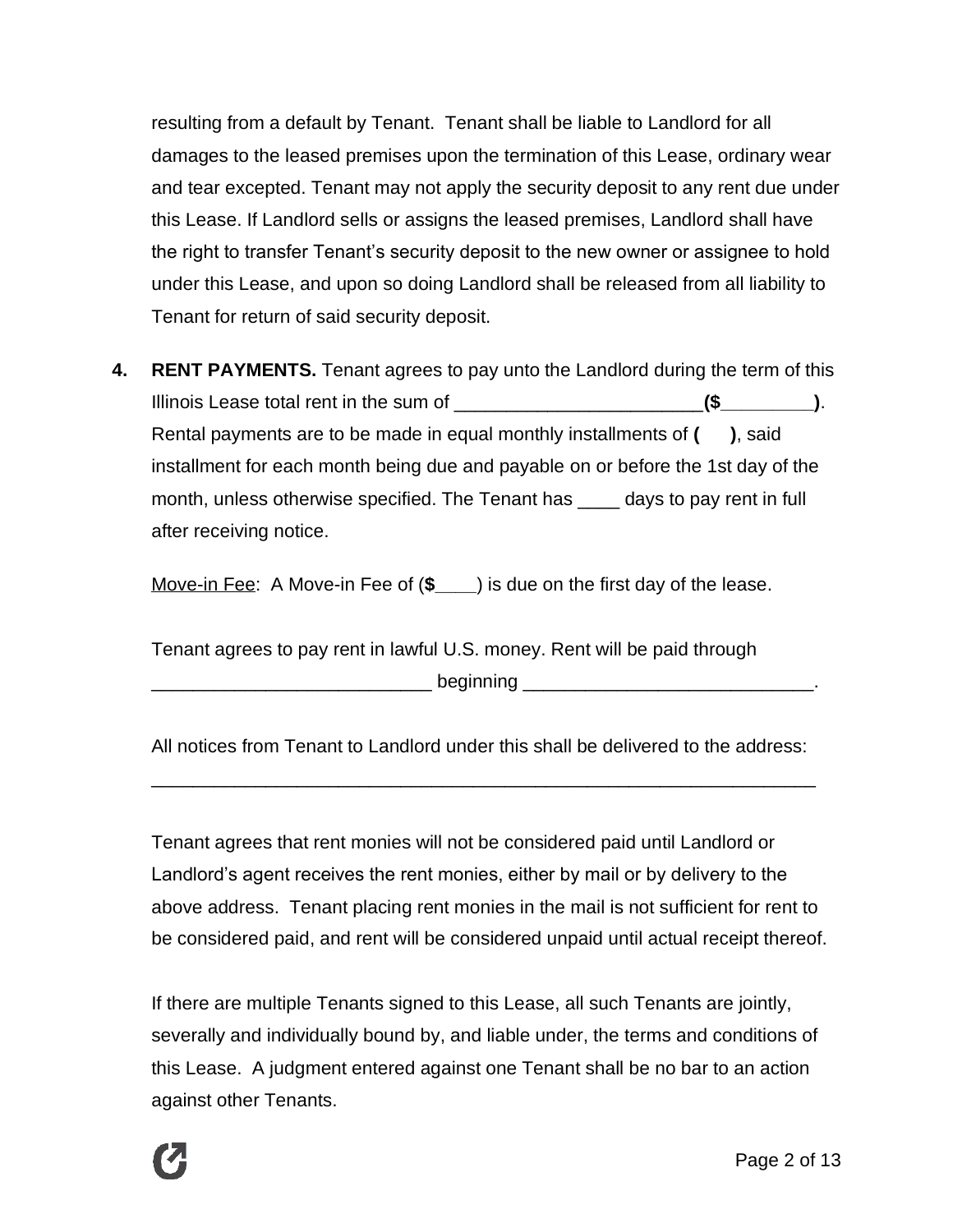- **5. EVICTION** If the Tenant does not pay the rent within ten (10) days of the date when it is due, the Tenant may be evicted. The Landlord may also evict the Tenant if the Tenant does not comply with all of the terms of this Illinois Lease, or for any other causes allowed by law. If evicted, the Tenant must continue to pay the rent for the rest of the term. The Tenant must also pay all costs, including reasonable attorney fees, related to the eviction and the collection of any moneys owed to the Landlord, along with the cost of re-entering, re-renting, cleaning and repairing the Premises. Rent received from any new tenant during the remaining term of this lease will be applied by the Landlord to reduce rent only, which may be owed by the Tenant.
- **6. DELIVERY OF NOTICES.** Any giving of notice under this Illinois Lease or applicable state law shall be made by Tenant in writing and delivered to the address noted above for the payment of rent, either by hand delivery or by mail. Certified or registered mail is recommended. Delivery by mail shall not be considered complete until actual receipt by Landlord or Landlord's agent. Any notices from Landlord to Tenant shall be in writing and shall be deemed sufficiently served upon Tenant if when deposited in the mail addressed to the leased premises, or addressed to Tenant's last known post office address, or hand delivered, or placed in Tenant's mailbox. If Tenant is more than one person, then notice to one shall be sufficient as notice to all.
- **7. UTILITIES.** Landlord will provide and pay for the following utilities (check those that apply):

Electric Telephone Gas - Heat Gas - Appliances Cable/Internet Water & Sewer

Tenant shall be responsible for contacting and arranging for any utility service not provided by the Landlord, and for any utilities not listed above. Tenant shall be responsible for having same utilities disconnected on the day Tenant delivers the leased premises back unto Landlord upon termination or expiration of this Illinois Lease.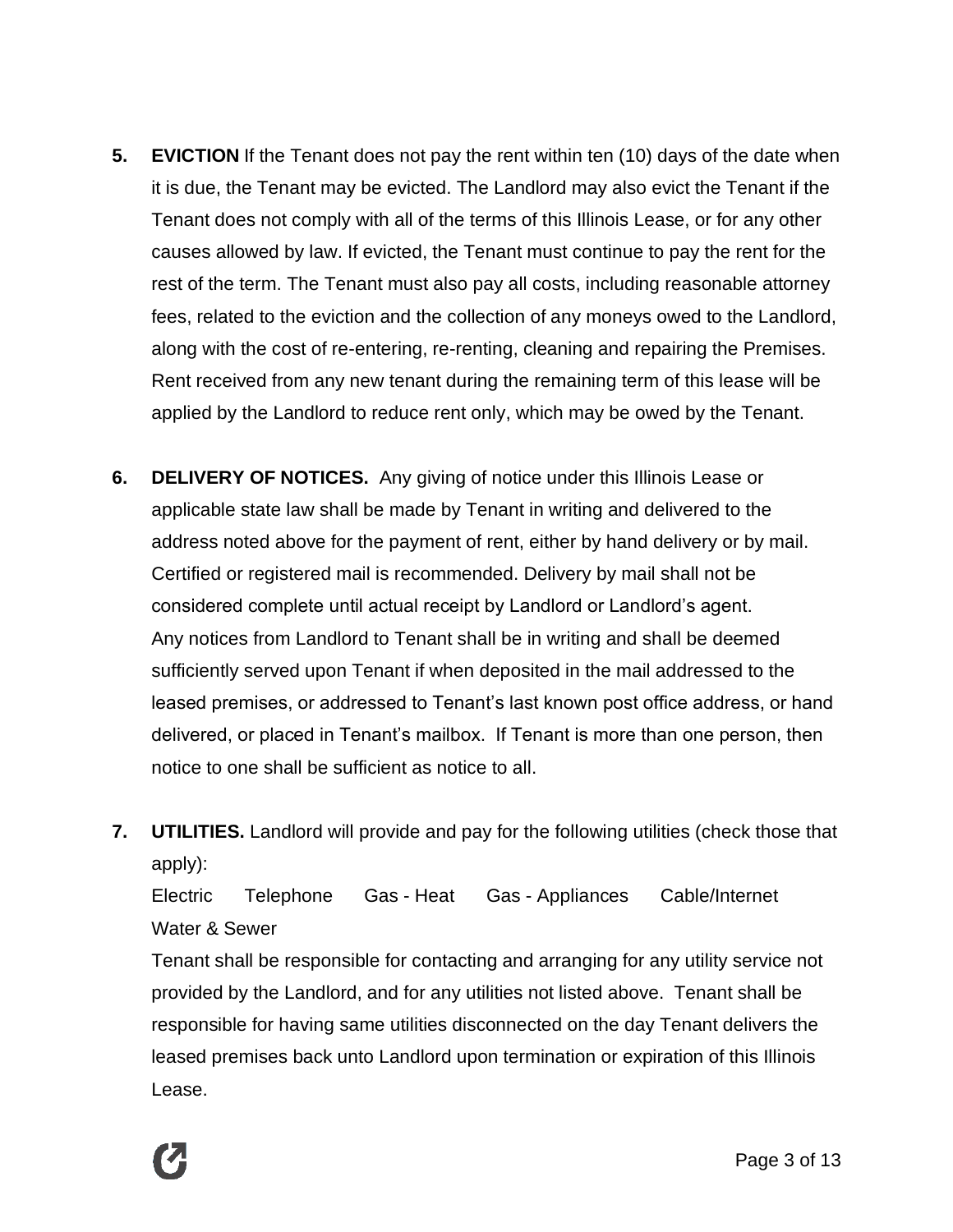Tenant shall use reasonable care in conservation of utilities not chargeable to the Tenant. Tenant will not bring into use any articles in the premises that will overload the gas, electric, or water capacities thereof or install any major appliances which create excess usage of any utilities that are chargeable to the Landlord.

## **8. OBLIGATIONS AND DUTIES OF LANDLORD.**

Landlord shall:

- (a) Comply with the requirements of MD building and housing code materially affecting health and safety;
- (b) Maintain the dwelling unit, its plumbing and heating system, in substantially the same condition as at the inception of the lease, reasonable wear and tear excluded, unless the dwelling unit, its plumbing and heating system is damaged or impaired as a result of the deliberate or negligent actions of the Tenant or those present with Tenant's knowledge or permission.

### **9. OBLIGATIONS AND DUTIES OF TENANT.**

Tenant shall:

- (a) Keep that part of the premises that he occupies and uses as clean and as safe as the condition of the premises permits;
- (b) Dispose from his dwelling unit all ashes, rubbish, garbage and other waste in a clean and safe manner in compliance with community standards;
- (c) Keep all plumbing fixtures in the dwelling unit used by the Tenant as clean as their condition permits;

This includes making sure a drain cover is properly placed over each shower drain to prevent clogging of the main line. In the event the shower becomes backed up and it is discovered no drain cover was in place, tenant assumes responsibility of costs to unclog and repair the drain as determined by a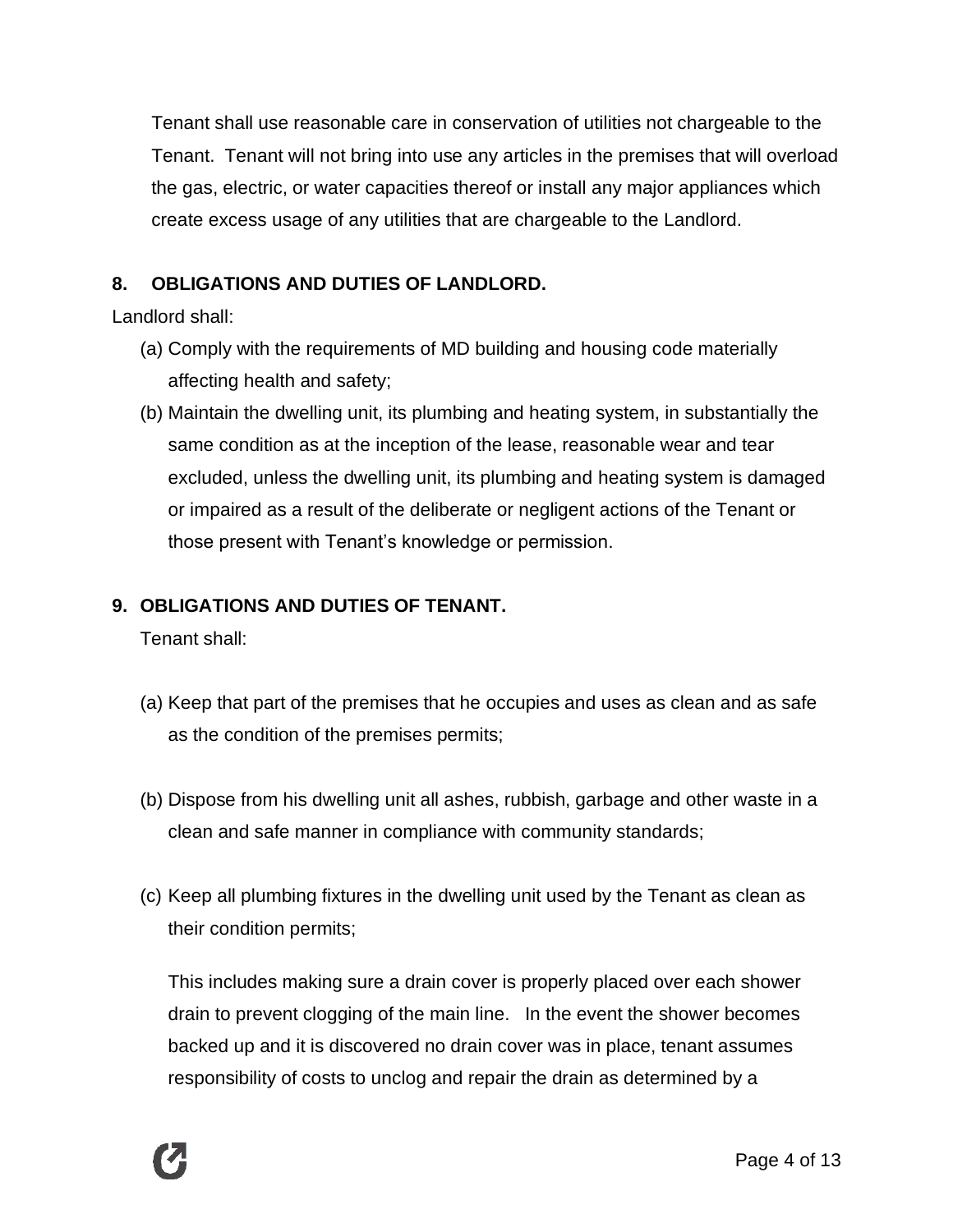professional Plumber;

- (d) Use in a reasonable manner all electrical, plumbing, sanitary, heating, ventilating, air conditioning and other facilities and appliances in the premises;
- (e) Not deliberately or negligently destroy, deface, damage, impair or remove any part of the premises or knowingly permit any other person to do so;
- (f) Conduct himself and require other persons on the premises with his consent to conduct themselves in a manner that will not disturb his neighbors' peaceful enjoyment of their premises;
- (g) Inform the Landlord of any condition of which he has actual knowledge which may cause damage to the premises;
- (h) To the extent of his legal obligation, maintain the dwelling unit in substantially the same condition, reasonable wear and tear excepted, and comply with the requirements of applicable building and housing codes materially affecting health and safety;
- (i) Not engage in any illegal activity upon the leased premises as documented by a law enforcement agency;
- (j) Not smoke or permit others to smoke in the premises;
- (k) Not utilize any portable heating/cooling mechanism upon the leased premises without the Landlords permission.
- (l) Not engage in any activity creating excessive noise disturbances upon the leased premises;
- (m) Check forced air furnace and air conditioning filters monthly and replace when necessary to prevent damage. Any repairs resulting from clogged filters will be the tenants responsibility.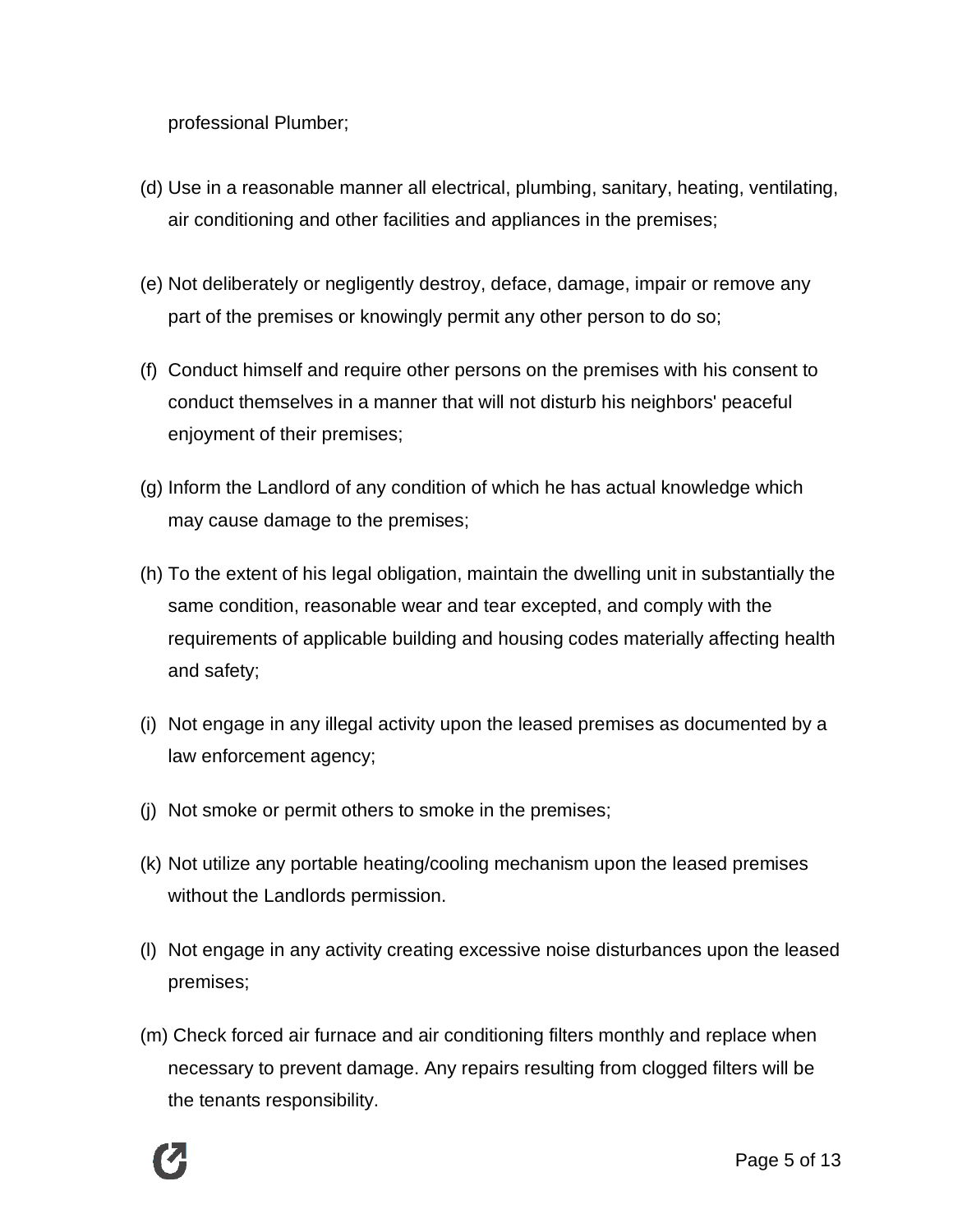- (n) Replace all light bulbs and fuses when necessary;
- (o) Test all smoke detectors monthly and report any malfunctions to Landlord immediately;
- (p) Promptly remove any snow and ice as necessary in front of the property and on walkways;
- (q) Properly maintain exterior of unit by removing leaves, sticks and other debris that accumulates on and around the unit including exterior gutters drains and downspouts.
- (r) Keep all trees, lawn, vines, plants and shrubbery well trimmed and in good condition.
- (s) Ensure the home is professionally cleaned at move-out or allow Landlord to schedule cleaning and deduct from Security Deposit. If the home is not returned in the same condition it was received minus normal wear and tear, fines will be assessed from the Security Deposit on file.

**Mail Box Key**: One (1) mailbox key for your unit will be provided to Tenants upon execution of this lease agreement. The mailbox key shall be returned to the Landlord at the expiration of the Illinois Lease. Failure to return the mailbox key will result in a \$\_\_\_\_ assessment against Tenants' security deposit.

**Mailbox No.**: \_\_\_\_\_\_\_

**Parking Space**: The parking space for the unit is number

**10. NO ASSIGNMENT OR SUBLET.** Tenant expressly agrees that the leased premises nor any portion thereof shall not be assigned or sublet by Tenant without the prior consent of Landlord. Tenant shall provide Landlord with \_\_\_\_\_ days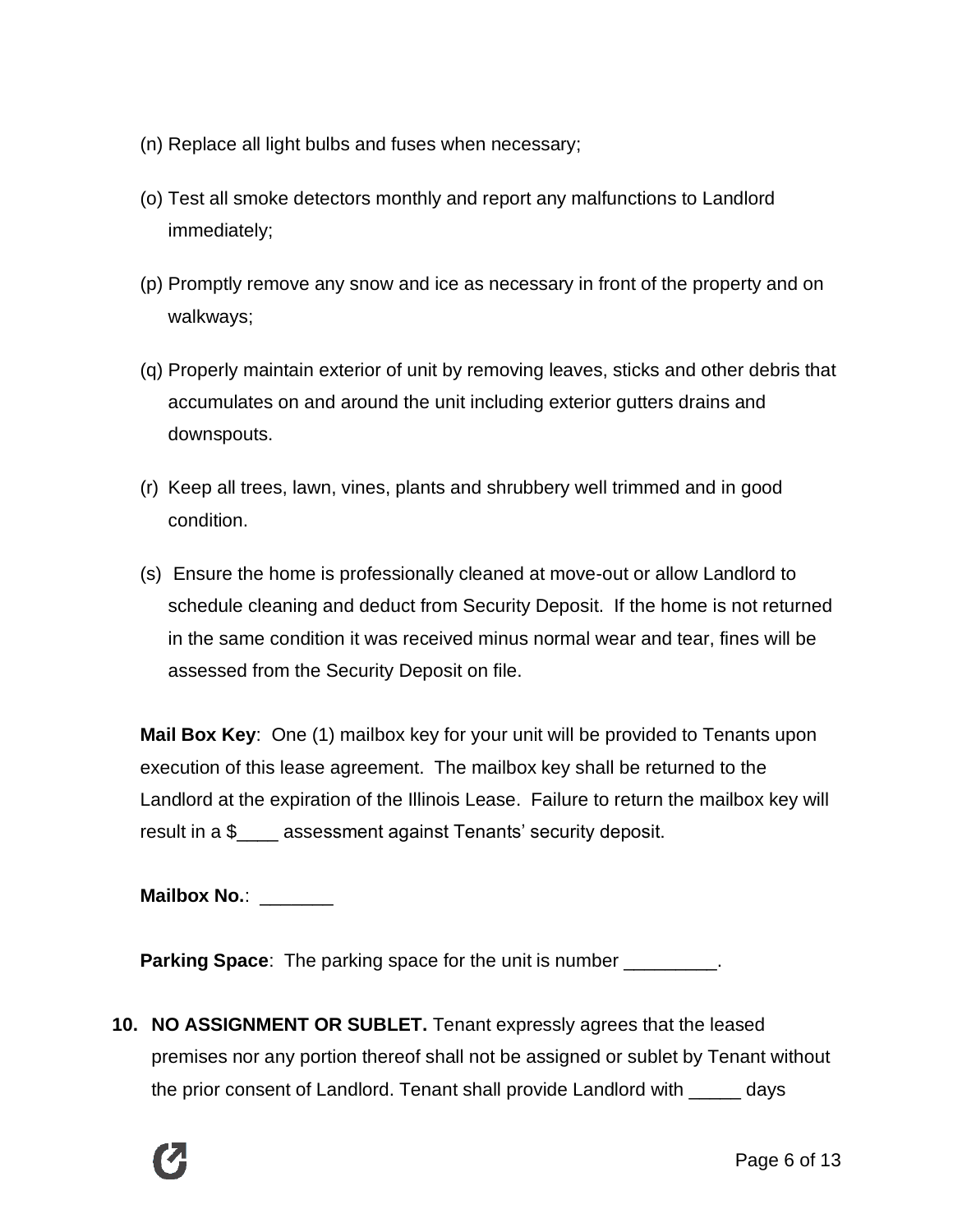notice of intent to Sublet, will be responsible for finding a suitable Subletter and be responsible for continuing payment of rent in the event the Subletter fails to make payment.

- **11. TENANT INSURANCE.** Landlord shall not be liable to Tenant, Tenant's family or Tenant's invitees, licensees, and/or guests for damages not proximately caused by Landlord or Landlord's agents. Landlord will not compensate Tenant or anyone else for damages proximately caused by any other source whatsoever, or by Acts of God, and Tenant is therefore strongly encouraged to independently purchase insurance to protect Tenant, Tenant's family, Tenant's invitees, licensees, and/or guests, and all personal property on the leased premises and/or in any common areas from any and all damages. Tenants are not covered by Landlord's insurance for any loss or damage to personal property belonging to tenant due to fire, burglary, water damage, or other occurrence, nor for liability or medical payments.
- **12. CONDITION OF LEASED PREMISES.** It is agreed that tenant shall within \_\_\_\_ days of occupancy give landlord or agent prompt notice in writing of any defects, leaks or breakage in the structure, equipment or fixtures of said premises, including damage by fires, storm and flood, as tenant will be held liable for all damages attributable to such unreported conditions.

Tenant agrees not to damage the premises through any act or omission, and to be responsible for any damages sustained through the acts or omissions of Tenant, Tenant's family or Tenant's invitees, licensees, and/or guests. If such damages are incurred, Tenant is required to pay for any resulting repairs at the same time and in addition to the next month's rent payment, with consequences for nonpayment identical to those for non-payment of rent described herein. At the expiration or termination of the Lease, Tenant shall return the leased premises in as good condition as when taken by Tenant at the commencement of the lease, with only normal wear-and-tear excepted. Tenant shall have the right to remove from the premises Tenant's fixtures placed thereon by Tenant at his expense, provided, however, that Tenant in effecting removal, shall restore the leased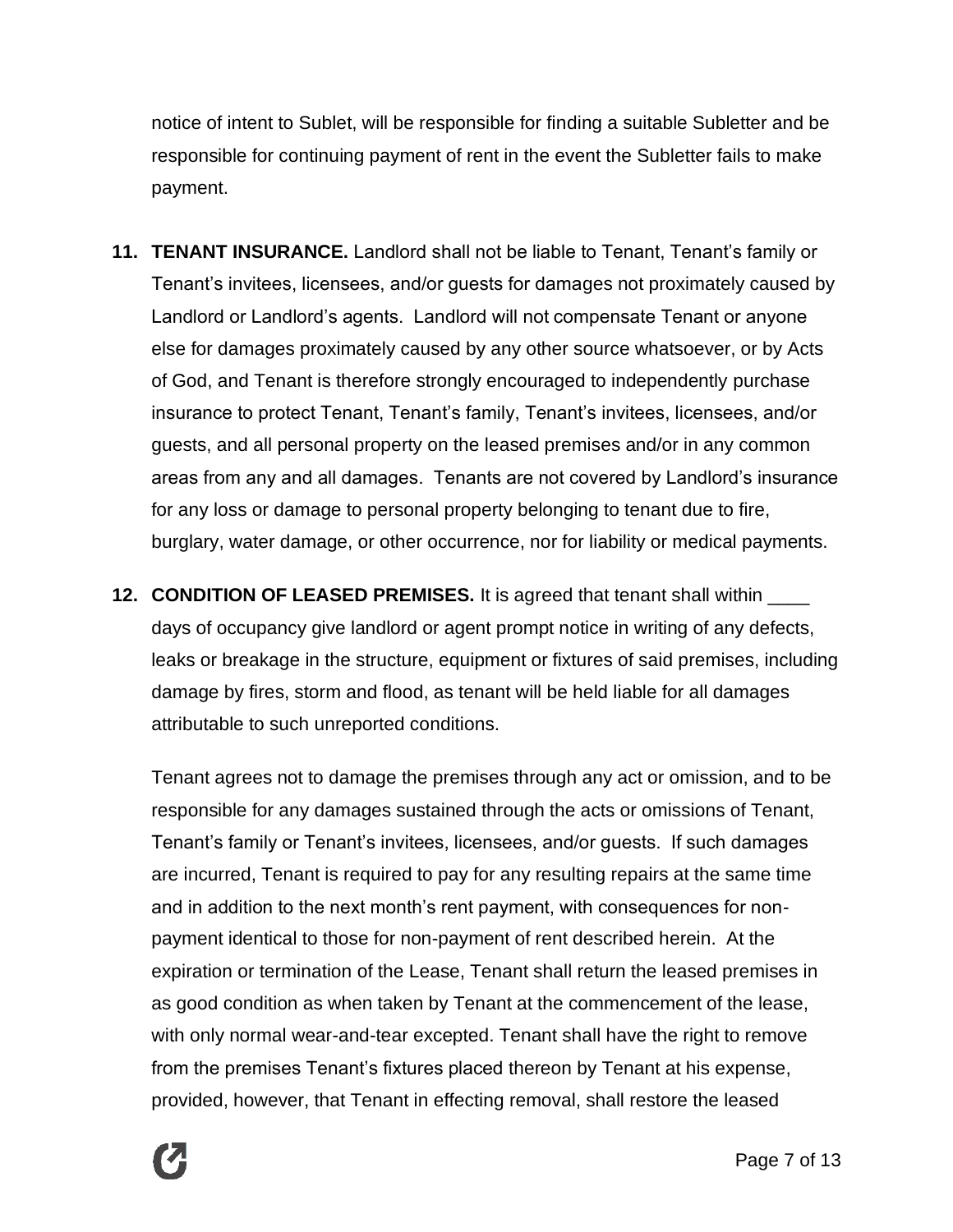premises to as good, safe, sound, orderly and sightly condition as before the addition of Tenant's fixture. Failing this, Tenant shall be obligated to pay for repairs as stated above.

- **13. ALTERATIONS.** Tenant shall make no alterations, decorations, additions, or improvements to the leased premises without first obtaining the express consent of Landlord. Any of the above-described work shall become part of the dwelling. If carried out by independent contractors, said contractors must be approved by Landlord. All work shall be done at such times and in such manner as Landlord may designate.
- **14. NO ILLEGAL USE.** Tenant shall not perpetrate, allow or suffer any acts or omissions contrary to law or ordinance to be carried on upon the leased premises or in any common area. Upon obtaining actual knowledge of any illegal acts or omissions upon the leased premises, Tenant agrees to immediately inform Landlord and the appropriate authorities. Tenant shall bear responsibility for any and all illegal acts or omissions upon the leased premises and shall be considered in breach of this Illinois Lease upon conviction of Tenant or any of Tenant's family or invitees, licensees, and/or guests for any illegal act or omission upon the leased premises- whether known or unknown to Tenant.
- **15. NOTICE OF INJURIES.** In the event of any significant injury or damage to Tenant, Tenant's family, or Tenant's invitees, licensees, and/or guests, or any personal property, suffered in the leased premises or in any common area, written notice of same shall be provided by Tenant to Landlord at the address designated for delivery of notices (identical to address for payment of rent) as soon as possible but not later than \_\_\_ days of said injury or damage. Failure to provide such notice shall constitute a breach of this Illinois Lease.
- **16. LANDLORD'S RIGHT TO MORTGAGE.** Tenant agrees to accept the premises subject to and subordinate to any existing or future mortgage or other lien, and Landlord reserves the right to subject premises to same. Tenant agrees to and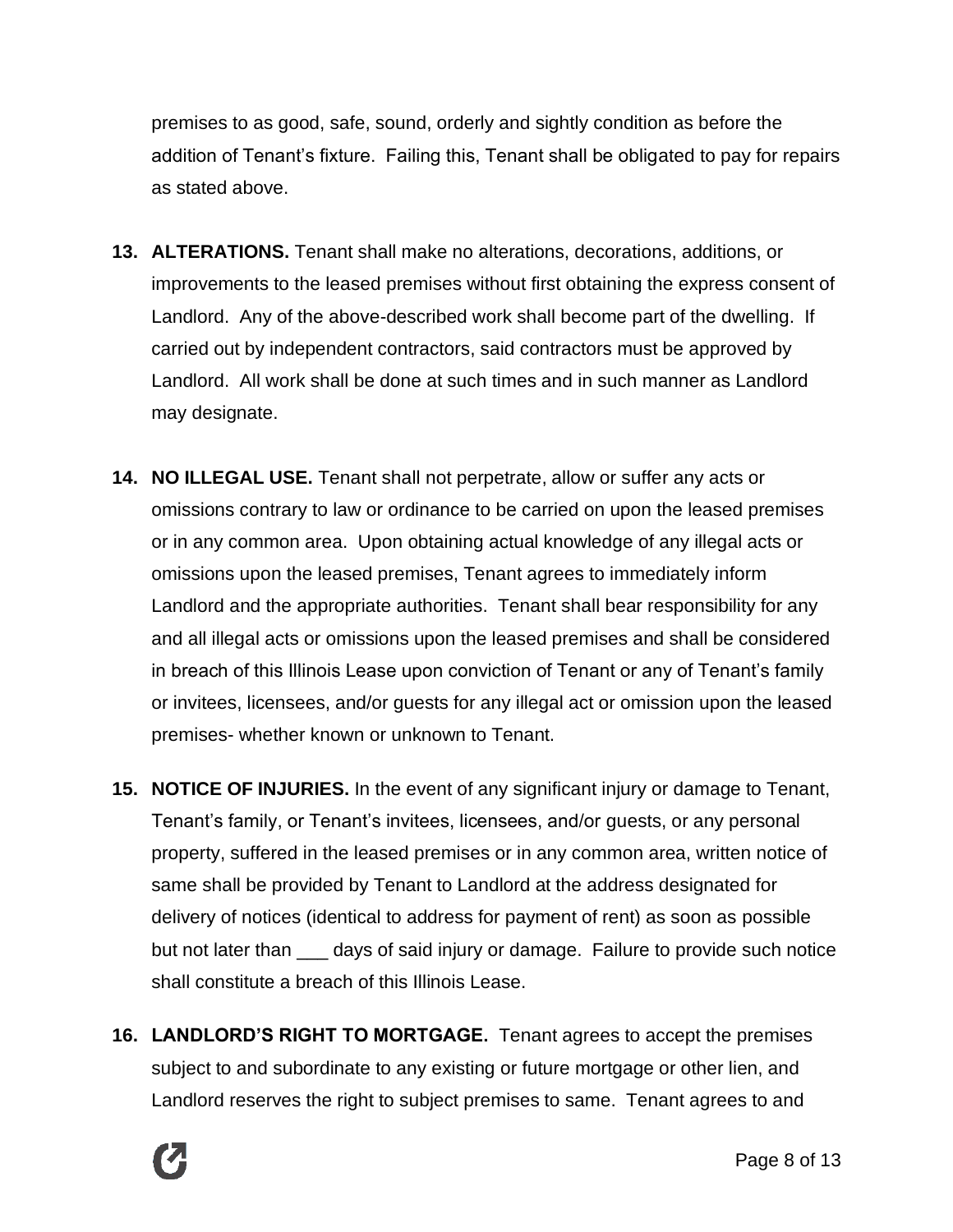hereby irrevocably grants Landlord power of attorney for Tenant for the sole purpose of executing and delivering in the name of the Tenant any document(s) related to the Landlord's right to subject the premises to a mortgage or other lien.

- **17. DELAY IN REPAIRS.** Tenant agrees that if any repairs to be made by Landlord are delayed by reasons beyond Landlords control, there shall be no effect on the obligations of Tenant under this Lease.
- **18. ABANDONMENT.** Abandonment shall be defined as the absence of the Tenant from the leased premises for a period of \_\_\_\_\_ or more consecutive days while rent or any owing monies remain unpaid- whereupon Tenant will be considered in breach of this Lease. This definition is subordinate to, and shall not in any way impair, the rights and remedies of Landlord under this Lease or applicable Illinois law, except that in case of abandonment, Landlord or Landlord's agents may immediately or any time thereafter enter and re-take the leased premises as provided by applicable Illinois law, and terminate this Lease without notice to Tenant.
- **19. NOTICE OF ABSENCE FROM PREMISES.** If Tenant is to be absent from the leased premises for or more consecutive days, written notice of such should be served to Landlord. If such absences are to be customary or frequent, the expected frequency and duration of absence should be summarily noted here: Tenant expressly agrees and understands that absence from the premises, with or without notice, in no way obviates the requirement to pay rent and other monies as stated herein, or the consequences of failure to timely pay same.
- **20. POSSESSION OF PREMISES.** Tenant shall not be entitled to possession of the premises designated for lease until the security deposit and first month's rent (or prorated portion thereof), less any applicable promotional discount, is paid in full and the premises designated for lease is vacated by the prior tenant.
- **21. MATERIALITY OF APPLICATION TO RENT.** All representations made by Tenant(s) on the Application to Rent are material to the grant of this Lease, and the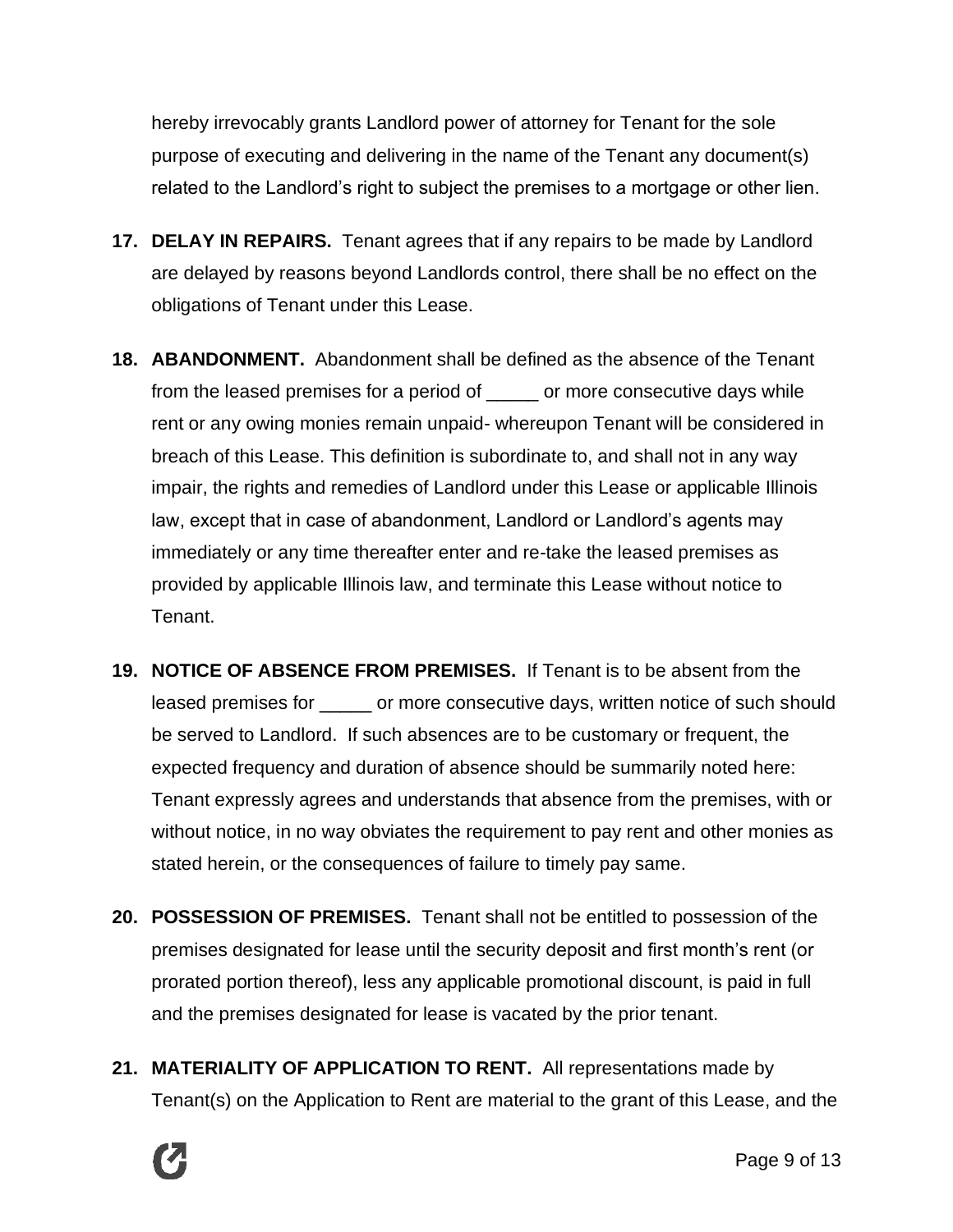Lease is granted only on condition of the truthfulness and accuracy of said representations. If a failure to disclose or lack of truthfulness is discovered on said Application, Landlord may deem Tenant to be in breach of this Lease.

- **22. MODIFICATION OF THIS LEASE.** Any modification of this Illinois Lease shall not be binding upon Landlord unless in writing and signed by Landlord or Landlord's authorized agent. No oral representation shall be effective to modify this Lease. If, as per the terms of this paragraph, any provision of this lease is newly added, modified, or stricken out, the remainder of this Lease shall remain in full force and effect.
- **23. REMEDIES NOT EXCLUSIVE.** The remedies and rights contained in and conveyed by this Lease are cumulative, and are not exclusive of other rights, remedies and benefits allowed law.
- **24. SEVERABILITY.** If any provision herein, or any portion thereof, is rendered invalid by operation of law, judgment, or court order, the remaining provisions and/or portions of provisions shall remain valid and enforceable and shall be construed to so remain.
- **25. NO WAIVER.** The failure of Landlord to insist upon the strict performance of the terms, covenants, and agreements herein shall not be construed as a waiver or relinquishment of Landlord's right thereafter to enforce any such term, covenant, or condition, but the same shall continue in full force and effect. No act or omission of Landlord shall be considered a waiver of any of the terms or conditions of this Illinois Lease, nor excuse any conduct contrary to the terms and conditions of this Lease, nor be considered to create a pattern of conduct between the Landlord and Tenant upon which Tenant may rely upon if contrary to the terms and conditions of this Illinois Lease.
- **26. ATTORNEY FEES.** In the event that Landlord employs an attorney to collect any rents or other charges due hereunder by Tenant or to enforce any of Tenant's covenants herein or to protect the interest of the Landlord hereunder, Tenant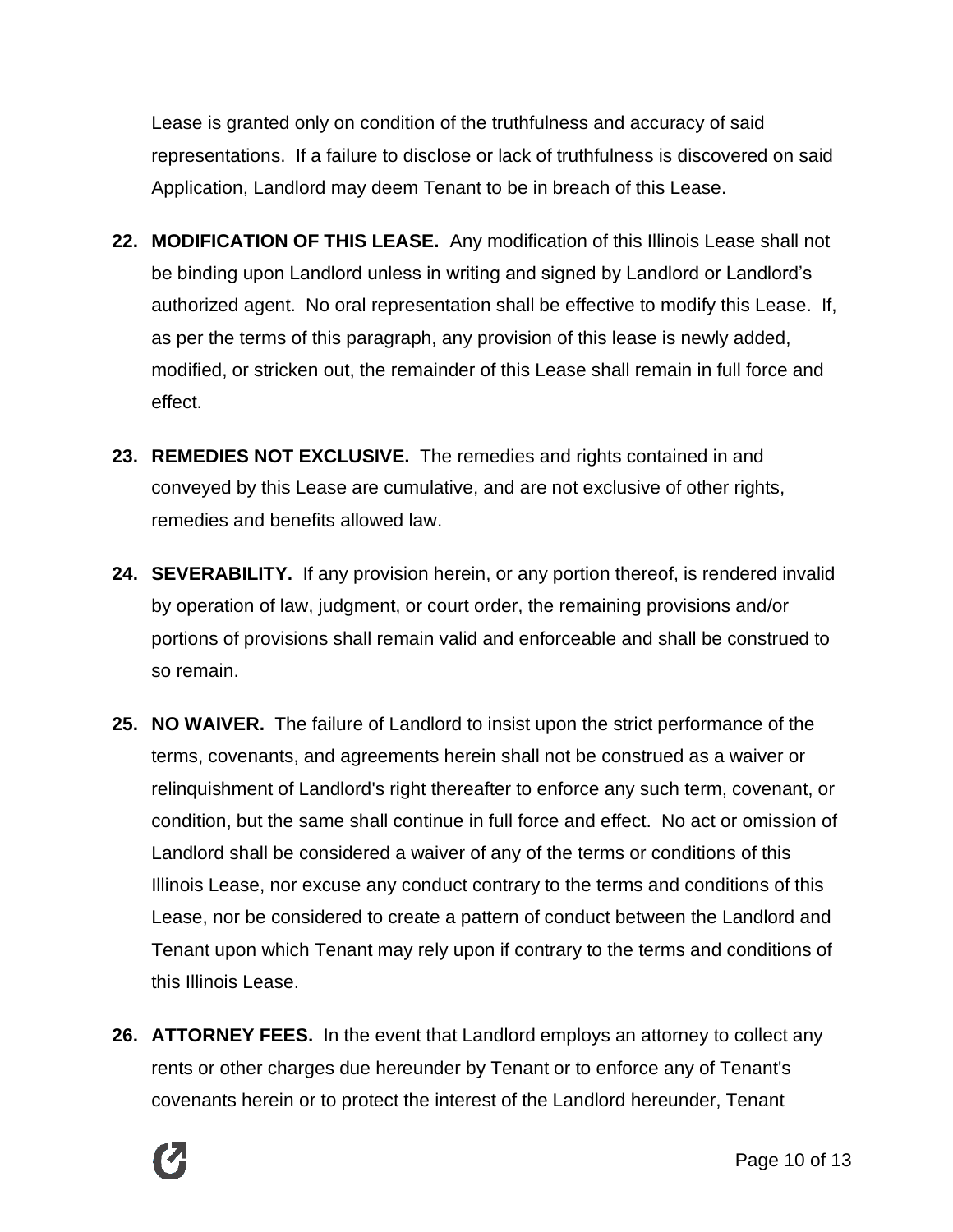agrees to pay a reasonable attorney's fee and all expenses and costs incurred thereby, to the greatest extent allowed by applicable law.

- **27. HEIRS AND ASSIGNS.** It is agreed and understood that all covenants of this lease shall succeed to and be binding upon the respective heirs, executors, administrators, successors and, except as provided herein, assigns of the parties hereto, but nothing contained herein shall be construed so as to allow the Tenant to transfer or assign this lease in violation of any term hereof.
- **28. DESTRUCTION OF PREMISES.** In the event the leased premises shall be destroyed or rendered totally untenable by fire, windstorm, or any other cause beyond the control of Landlord, then this Illinois Lease shall cease and terminate as of the date of such destruction, and the rent shall then be accounted for between Landlord and Tenant up to the time of such damage or destruction of said premises is the same as being prorated as of that date. In the event the leased premises are damaged by fire, windstorm or other cause beyond the control of Landlord so as to render the same partially untenable, but repairable within a reasonable time, then this lease shall remain in force and effect and the Landlord shall, within said reasonable time, restore said premises to substantially the condition the same were in prior to said damage, and there shall be an abatement in rent in proportion to the relationship the damaged portion of the leased premises bears to the whole of said premises.
- **29. EMINENT DOMAIN.** In the event that the leased premises shall be taken by eminent domain, the rent shall be prorated to the date of taking and this Illinois Lease shall terminate on that date.
- **30. LANDLORD ENTRY AND LIEN.** Landlord shall have the right to enter the leased premises at all reasonable times for the purpose of inspecting the same and/or showing the same to prospective tenants or purchasers, and to make such reasonable repairs and alterations as may be deemed necessary by Landlord for the preservation of the leased premised or the building and to remove any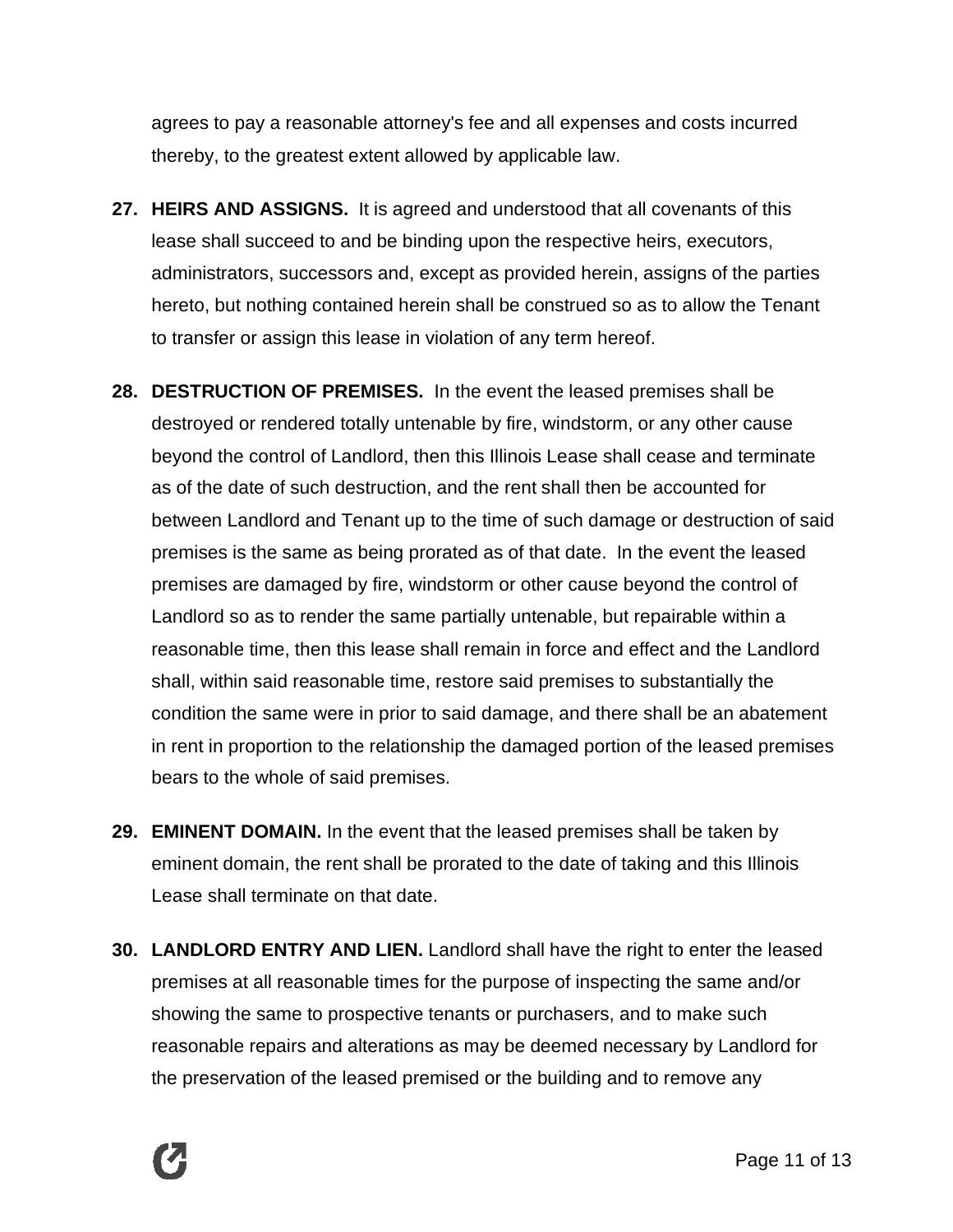alterations, additions, fixtures, and any other objects which may be affixed or erected in violation of the terms of this Lease. Landlord shall give reasonable notice of intent to enter premises except in the case of an emergency. Furthermore, Landlord retains a Landlord's Lien on all personal property placed upon the premises to secure the payment of rent and any damages to the leased premises.

**31. GOVERNING LAW.** This Agreement shall be governed by the laws in the state of Illinois. The laws being located in §§ 765 ILCS 5 to 170 & §§ 765 ILCS 705 to 750.

#### **32. REQUIRED DISCLOSURES.**

**LEAD BASED PAINT.** For homes built before 1978, Federal Law requires Landlords give Tenant(s) a copy of an EPA-approved pamphlet on identifying and controlling lead-based paint dangers.

**CONCESSION GRANTED (765 ILCS 730).** The lease must mention any rent concessions given. The landlord should ensure that the lease bears, "a legend across the face and text thereof plainly legible and in letters not less than one-half inch in height consisting of the words "Concession Granted," and to bear a memorandum on the margin or across the face of such lease stating the amount or extent and nature of each such concession."

**LOCKS (765 ILCS 705/15).** Landlords must change locks with every new tenant and sign a disclosure that they have fulfilled this obligation.

**NOTICE OF FORECLOSURE (735 ILCS 5/9-207.5).** Landlords are required to provide tenants with at least ninety (90) days written notice when the property is facing foreclosure.

**RADON (420 ILCS 46).** If a landlord of a dwelling unit located below the third story, above ground level, discovers through testing that the unit contains radon,